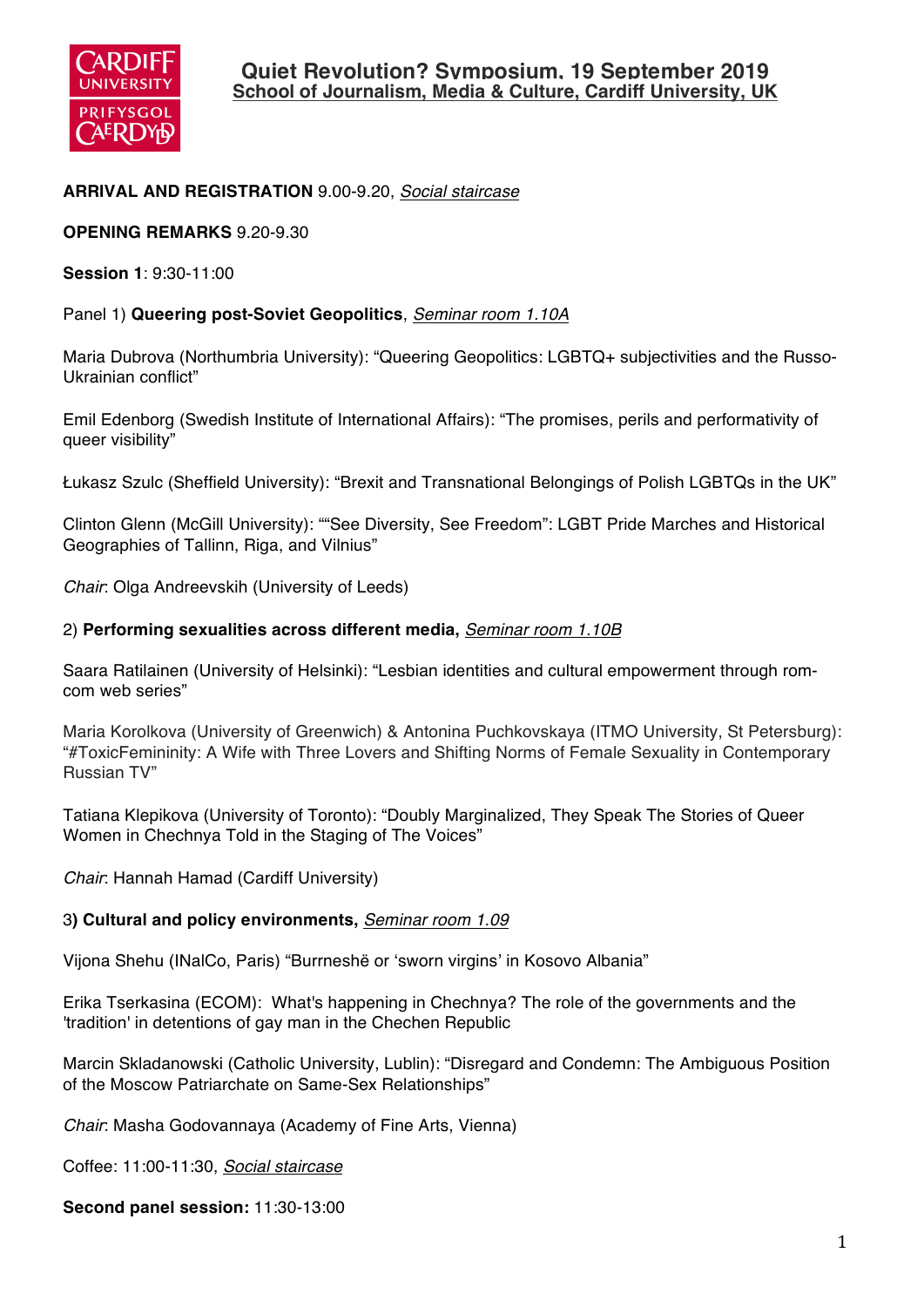

# 4) **Activism(s)**, *Seminar room 1.10A*

Jon Binnie and Christian Klesse (Manchester Metropolitan University) Food Practices and Solidarity in LGBTQ Cultural Activism

Kath Browne & Catherine Nash (Maynooth University): Heteroactivism: Re-Traditionalising Sexualities)

Mariya Levitanus (University of Edinburgh): "The Changing Face of Queer Activism in Kazakhstan"

*Chair*: Iñaki Garcia Blanco (Cardiff University)

## 5) **Media representations,** *Seminar room 1.10B*

Daria Dergacheva (Autonomous University, Barcelona): "Agenda-setting on LGBTQ prosecution in Chechnya in Russian online media and Twitter"

Despina Chroniaki (National and Kapodistrian University of Athens, via Skype): ""Can't be a hero and a drag at the same time": The discursive construction of Zak Kostopoulos' drag identity in media coverage of his death"

Iulia Juganâru (University of Bucharest); "The misrepresented image of LGBTQAI + community in the media

Olga Andreevskih (University of Leeds): "Russian media discourse on sexual harassment in the context of the #MeToo movement: the 'Slutskiy-gate' case study"

*Chair*: Cindy Carter (Cardiff University)

\*\*\*

13:00 – 14:30: **Lunch** *(Social staircase)* **+ Film:** *"who said there will be a walk in time"* by Masha Godovannaya (Academy of Fine Arts, Vienna), *Lecture Theatre: 1.08*

## **Third panel session:** 14:30 – 16:00

### 6) **Legal and policy environments across the post-socialist world,** *Seminar room 1.09*

Yuri Yoursky (ECOM): LEGISLATIVE ANALYSIS RELATED TO LGBTQ RIGHTS AND HIV IN 11 CEECA COUNTRIES: Legal barriers weakens the trust of gay men and trans people in state institutions and become an obstacle to provide HIV-services for them

Natalia Gafizova, Russian Presidential Academy of National Economy and Public Administration & Olga Shnyrova (Ivanovo Center for Gender Studies): "Delayed" sexual revolution vs counter revolution in remote regions of Russia after the collapse of the Soviet regime. Cases of the Northern Caucuses and Central Russian province: comparative analyses."

Dmitry Tolkachev (Higher School of Economics, Moscow): "Policy evaluation of the "non-traditional sexual relationships" regulation"

*Chair*: Azian Muhamad Adzmi (Cardiff University)